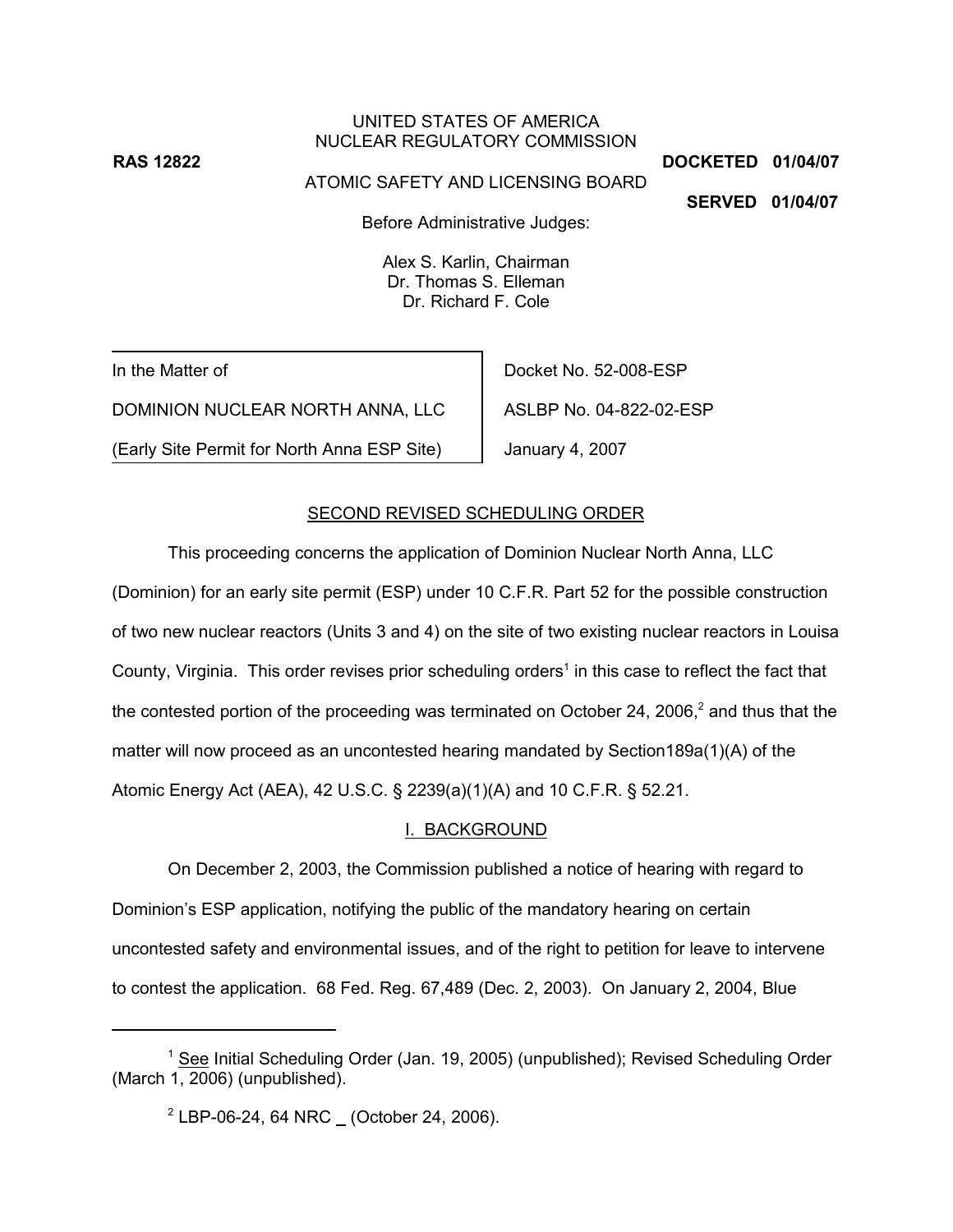Ridge Environmental Defense League, Nuclear Information and Resource Service, and Public Citizen (collectively, Intervenors) filed a petition to intervene. The predecessor Board admitted two of the Intervenors' contentions<sup>3</sup> and the Staff elected to participate as a party.<sup>4</sup>

Subsequently, the proceeding was substantially delayed. On January 13, 2006, Dominion submitted a supplement to its application, proposing to change the cooling system for proposed Unit 3 and to increase the power level of each proposed unit (Units 3 and 4) from 4300 MWt to 4500 MWt.<sup>5</sup> The Staff considered these to be "substantial changes" to the application,<sup>6</sup> requiring the Staff (a) to supplement its previously issued Draft Environment Impact Statement (DEIS), (b) to allow the public to comment on the supplemental DEIS, (c) to give consideration to these comments, (d) to issue a Final EIS (FEIS) and (e) and to supplement its Final Safety Evaluation Report (FSER) on the revised application.<sup>7</sup> Dominion and the Staff accurately estimated that the completion of these tasks would delay this proceeding by approximately one year. See Tr. at 451-53. The Staff issued the supplemental

-2-

 $3$  LBP-04-18, 60 NRC 253, 274 (2004). The two admitted contentions were denominated EC 3.3.2 and EC 3.3.4.

<sup>&</sup>lt;sup>4</sup> See Letter from Robert M. Weisman, Counsel for NRC Staff, to Administrative Judges (Aug. 23, 2004), ADAMS Accession No. ML042380455.

<sup>&</sup>lt;sup>5</sup> See Letter from Eugene S. Grecheck, Vice President Nuclear Support Services at Dominion, to NRC (Jan. 13, 2006), ADAMS Accession No. ML060250396.

<sup>&</sup>lt;sup>6</sup> Letter from David B. Matthews, Director, Division of New Reactor Licensing at NRC, to David A. Christian, Senior Vice President and Chief Nuclear Officer at Dominion (Feb. 10, 2006), ADAMS Accession No. ML060390208.

 $7$  Letter from Robert M. Weisman, Counsel for NRC Staff, to Administrative Judges (Feb. 16, 2006), ADAMS Accession No. ML060530144.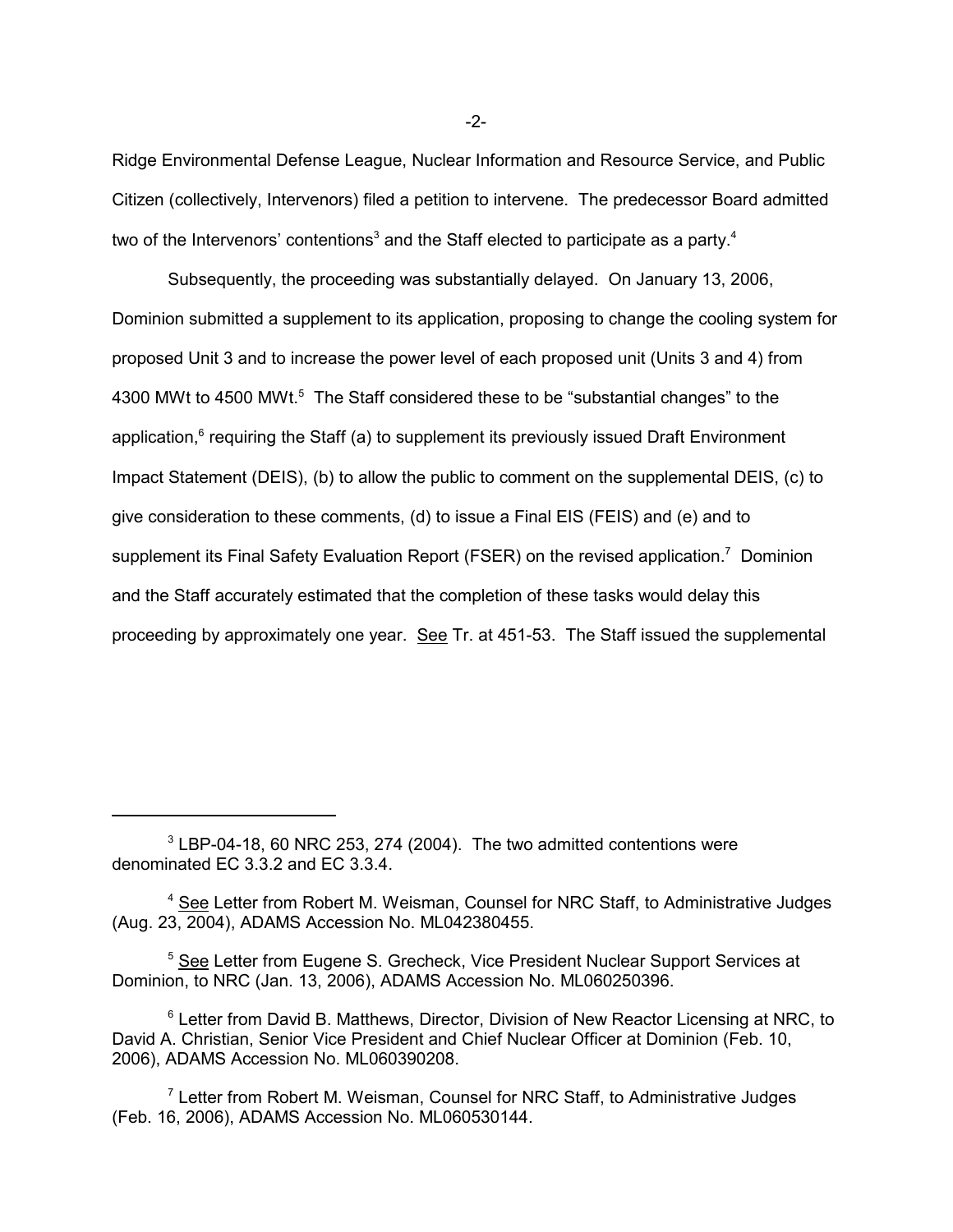FSER on November 15, 2006,<sup>8</sup> and the supplemental FEIS on December 14, 2006.<sup>9</sup>

Meanwhile both of the admitted contentions were resolved, one by a settlement<sup>10</sup> and the other by summary disposition. $11$ 

In light of these developments, on December 14, 2006, the Board held a prehearing conference with the remaining parties, i.e., Dominion and the Staff, to discuss the best approach for conducting the uncontested mandatory hearing.

#### II. SCHEDULE

Based on our consultation with the parties and in accordance with 10 C.F.R. § 2.332, the Board establishes the following schedule for the remainder of this uncontested mandatory hearing:

1. Written Questions Primarily Related to Safety Matters

A. On or about January 18, 2007, the Board will issue written questions to the parties relating primarily to safety issues. The Board will endeavor to ask all of its safety related questions in this one wave.

B. On January 25, 2007, at 2PM EST, the Board will hold a prehearing conference with the parties. The primary purpose of the conference will be to allow the parties to obtain clarification concerning the questions previously issued by the Board to ensure that the parties will be able to answer the questions fully and fairly. If counsel wish to participate via telephone, they should so inform our law clerk at least 5 days prior to the conference

<sup>&</sup>lt;sup>8</sup> Letter from Robert M. Weisman, Counsel for NRC Staff, to Administrative Judges (Nov. 15, 2006). The ADAMS Accession No. for the supplement to the FSER is ML063170371.

<sup>&</sup>lt;sup>9</sup> Notice of Availability of [FEIS] for an [ESP] at the North Anna ESP Site. 71 Fed. Reg. 76705 (Dec. 21, 2006). The ADAMS Accession No. for the FEIS is ML063470314.

 $10$  Contention EC 3.3.4 was settled and dismissed. See Licensing Board Order (Approving Settlement and Dismissal of Contention EC 3.3.4) (Jan. 6, 2005) (unpublished).

<sup>&</sup>lt;sup>11</sup> See footnote 2.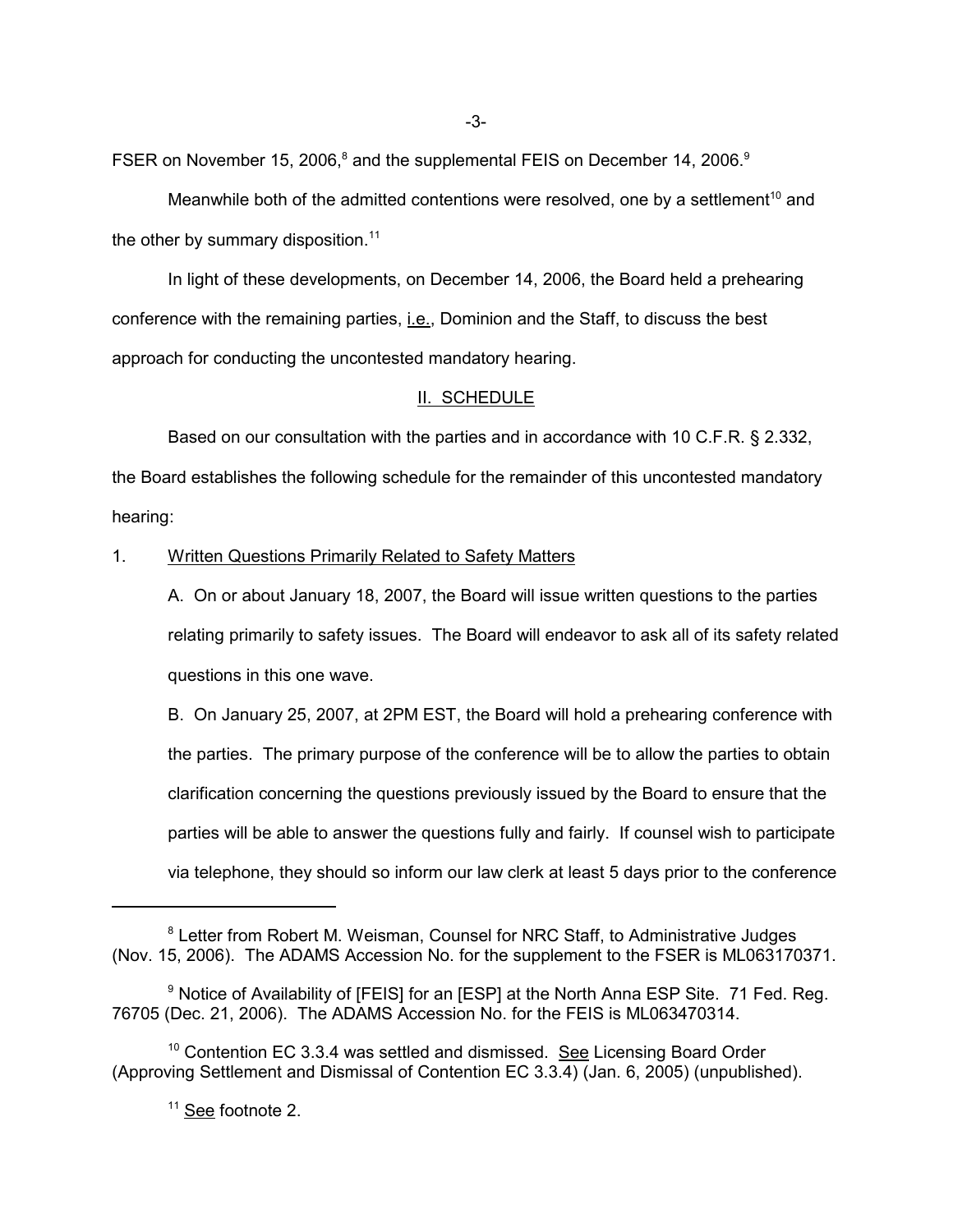to obtain the necessary call-in number.

C. On February 8, 2007, the parties will file written answers to the Board's questions of January 18, 2007. The answers shall, for each question, identify the responding subject matter expert(s) or individual(s), and be submitted in exhibit form, under oath, so that they are suitable for receipt into evidence without the necessity of the personal appearance of each expert or individual.<sup>12</sup>

#### 2. Written Questions Primarily Related to Environmental Matters

A. On or about February 7, 2007, the Board will issue written questions to the parties relating primarily to environmental issues. The Board will endeavor to ask all of its environmental related questions in this one wave.

B. On February 14, 2007, at 2PM EST, the Board will hold a prehearing conference with the parties. The primary purpose of the conference will be to allow the parties to obtain clarification concerning the questions previously issued by the Board to ensure that the parties will be able to answer the questions fully and fairly. If counsel wish to participate via telephone, they should so inform our law clerk at least 5 days prior to the conference to obtain the necessary call-in number.

C. On March 1, 2007, the parties will file written answers to the Board's questions of February 7, 2007. The answers shall, for each question, identify the responding subject matter expert(s) or individual(s), and be submitted in exhibit form, under oath, so that they are suitable for receipt into evidence without the necessity of the personal appearance of each expert or individual.

3. Oral Limited Appearance Statement Session. On February 8, 2007, from 6:00 PM to

-4-

 $12$  This procedure - a single wave of questions on a given subject from the Board and a single wave of full and complete answers by each of the parties - is designed to expedite the process. If the parties cooperate, this will obviate or reduce the need for written follow-up questions.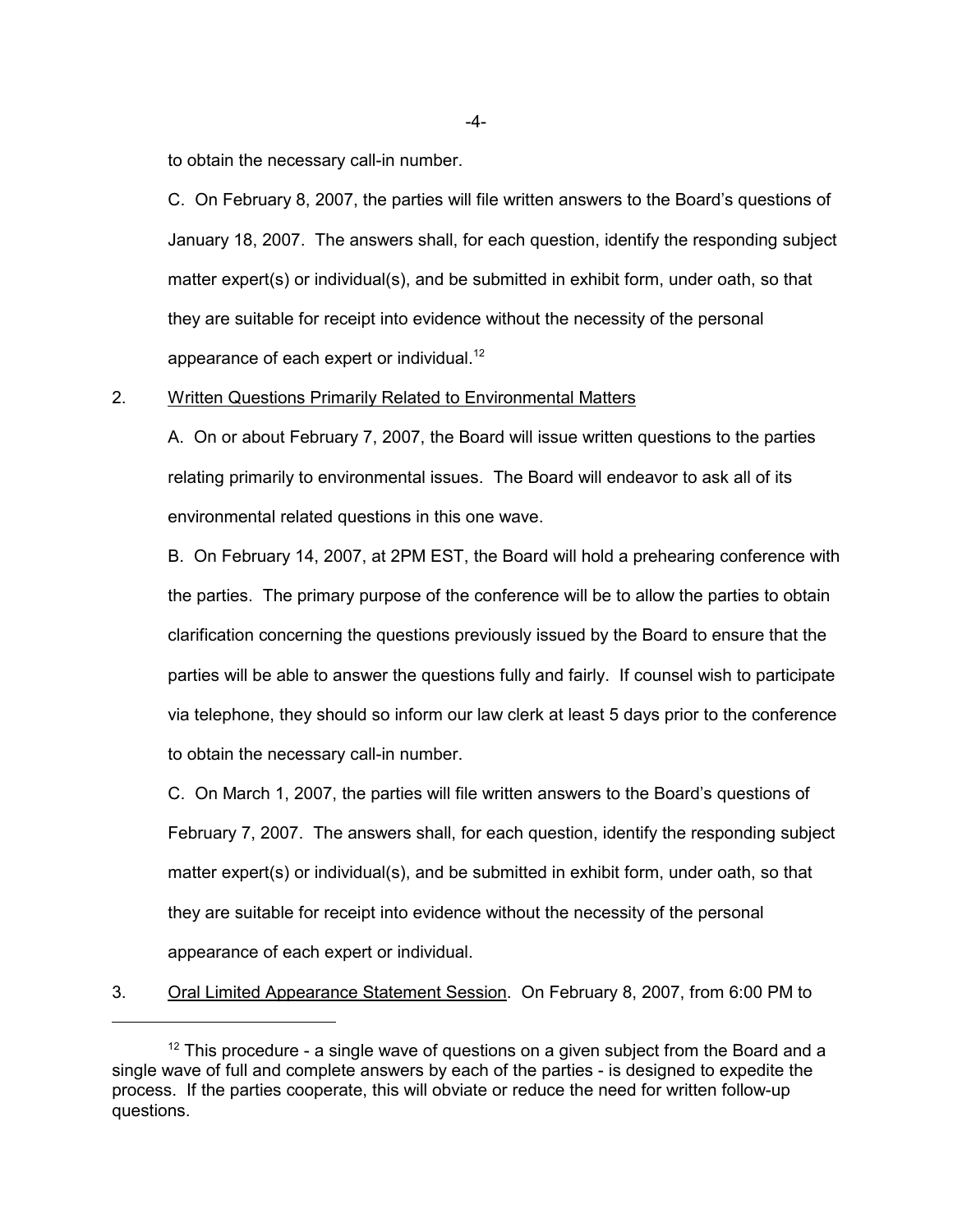11:00 PM EST, the Board will hold an oral limited appearance statement session in this matter in accordance with 10 C.F.R. § 2.315(a). During this session members of the public will be permitted to make short oral statements setting forth their position on matters of concern relating to this proceeding. This session will be held at the Louisa County High School auditorium, 757 Davis Highway, Mineral, Virginia 23117. Prior to this session, the Board will publish a notice in the Federal Register specifying the procedures to be followed.

### 4. Conduct of Oral Evidentiary Hearing

A. On or about March 20, 2007, the Board will issue an order specifying the topics to be covered, the written testimony and exhibits to be filed, and the procedures to be followed in the oral evidentiary hearing. Each party, including the Staff, will, at its own expense and effort, assure that each person for whom it submits written testimony personally attends the oral evidentiary hearing and is available to testify and respond to questions. In addition, the Board's order may specify, either by name or by designation,  $13$  additional witnesses who must appear and testify in person during the oral hearing.<sup>14</sup>

B. On April 10, 2007, the parties will file their respective written testimony and exhibits. The prefiled written testimony shall identify the responding subject matter expert(s) or individual(s), and be submitted in exhibit form, under oath, so that it is suitable for receipt into evidence without the necessity of the personal appearance of the expert or individual.15

 $13$  See Rule 30(b)(6) of the Federal Rules of Civil Procedure.

 $14$  The need for written testimony and/or oral testimony in-person during the evidentiary hearing may be reduced if the parties answers to the Board's prior written questions resolve the Board's concerns and establish a sufficient record.

 $15$  After reviewing the prefiled written testimony and exhibits the Board may advise the party that oral testimony from a given subject matter expert or individual is not needed and that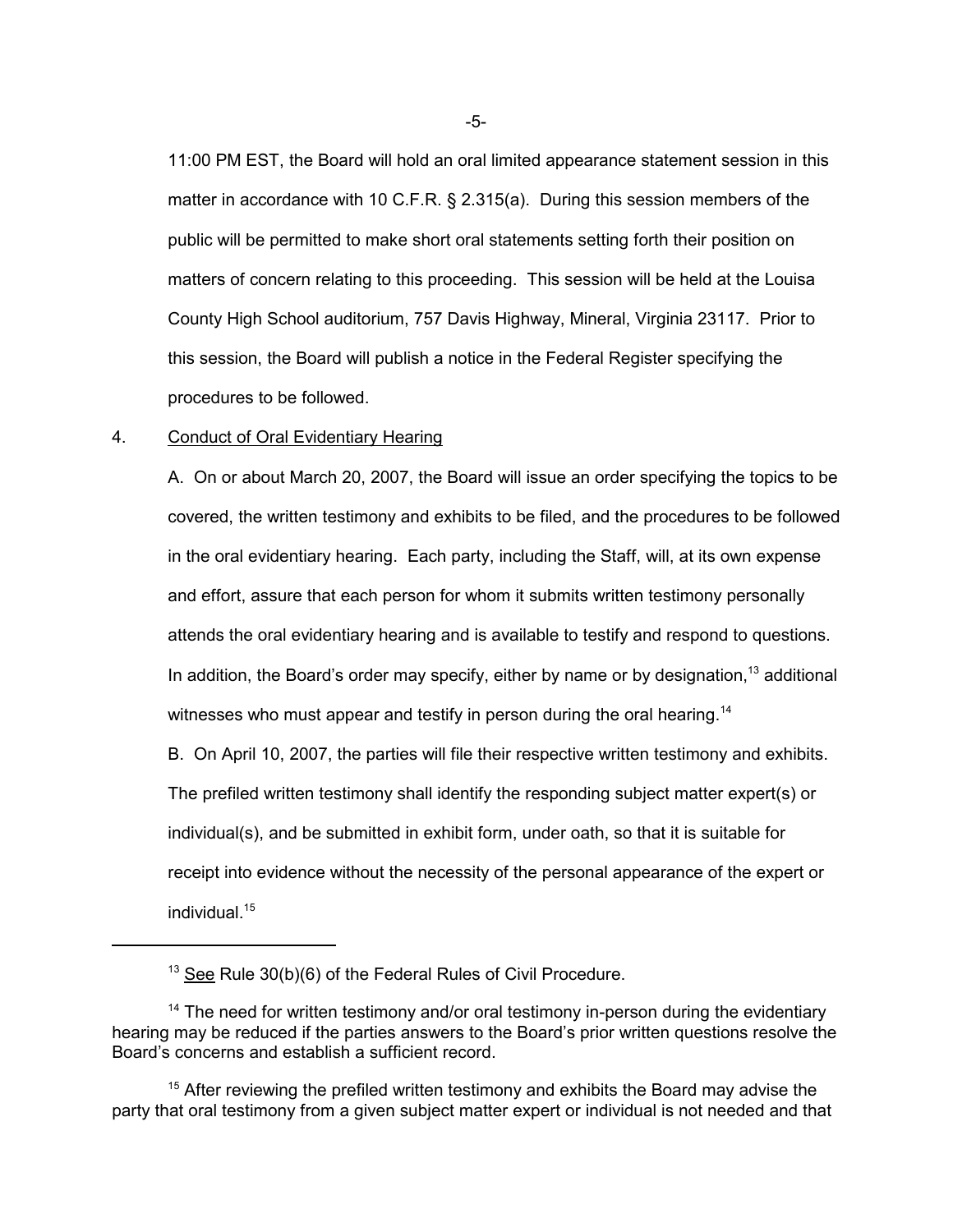C. On April 18, 2007, at 2:00 PM EDT, the Board will hold a prehearing conference with the parties to cover any final matters appropriate for the fair and efficient conduct of the oral evidentiary hearing. If counsel wish to participate via telephone, they should so inform our law clerk at least 5 days prior to the conference to obtain the necessary callin number.

D. Commencing on April 24, 2007 at 9:00 AM EDT, the Board will conduct the oral evidentiary hearing in this matter. In accordance with Commission policy, the hearing will be held in the Louisa County Public Meeting Room, Louisa County Office Building, 1 Woolfolk Avenue, Louisa, Virginia 23093.<sup>16</sup> The hearing will continue, from day to day (excluding weekends), until it is completed, or until May 4, 2007, whichever comes first.<sup>17</sup>

E. The parties should be mindful that it is the Applicant, not the Staff, who is the proponent of the ESP and who has the burden of proof.<sup>18</sup> The Board can only make its

he or she need not appear in person at the oral hearing.

 $16$  "It is the Commission's policy and practice to begin the evidentiary hearing in the vicinity of the proposed facility." 10 C.F.R. Part 2, Appendix A Section I(a) "Statement of General Policy and Procedure for the Issuance of Construction Permits and Operating Licenses for Production and Utilization Facilities for Which a Hearing is Required Under Section 189a of the Atomic Energy Act of 1954, as Amended" (Mandatory Hearing Policy). Although this appendix was deleted as a part of an overall revision to Part 2, see 69 Fed. Reg. 2182, 2274 (Jan. 14, 2004) it is still authoritative on certain issues. See Exelon Generation Company, LLC (Early Site Permit for Clinton ESP Site) CLI-05-17, 62 NRC 5, 35 n.40 (2005).

 $17$  Assuming all witnesses appear promptly, the Board intends to complete the oral evidentiary hearing in four working days, or less. However, counsel and witnesses are advised to reserve the entire period from April 23 to May 4, 2007 for the proceeding. Given the current uncertainty as to which witnesses will need to testify, this block of time may allow the Board to be more flexible and to take the witnesses' individual schedules into account when we set the sequence and timing of their testimony.

<sup>&</sup>lt;sup>18</sup> 10 C.F.R. § 2.325. See also Mandatory Hearing Policy Section V(f)(2).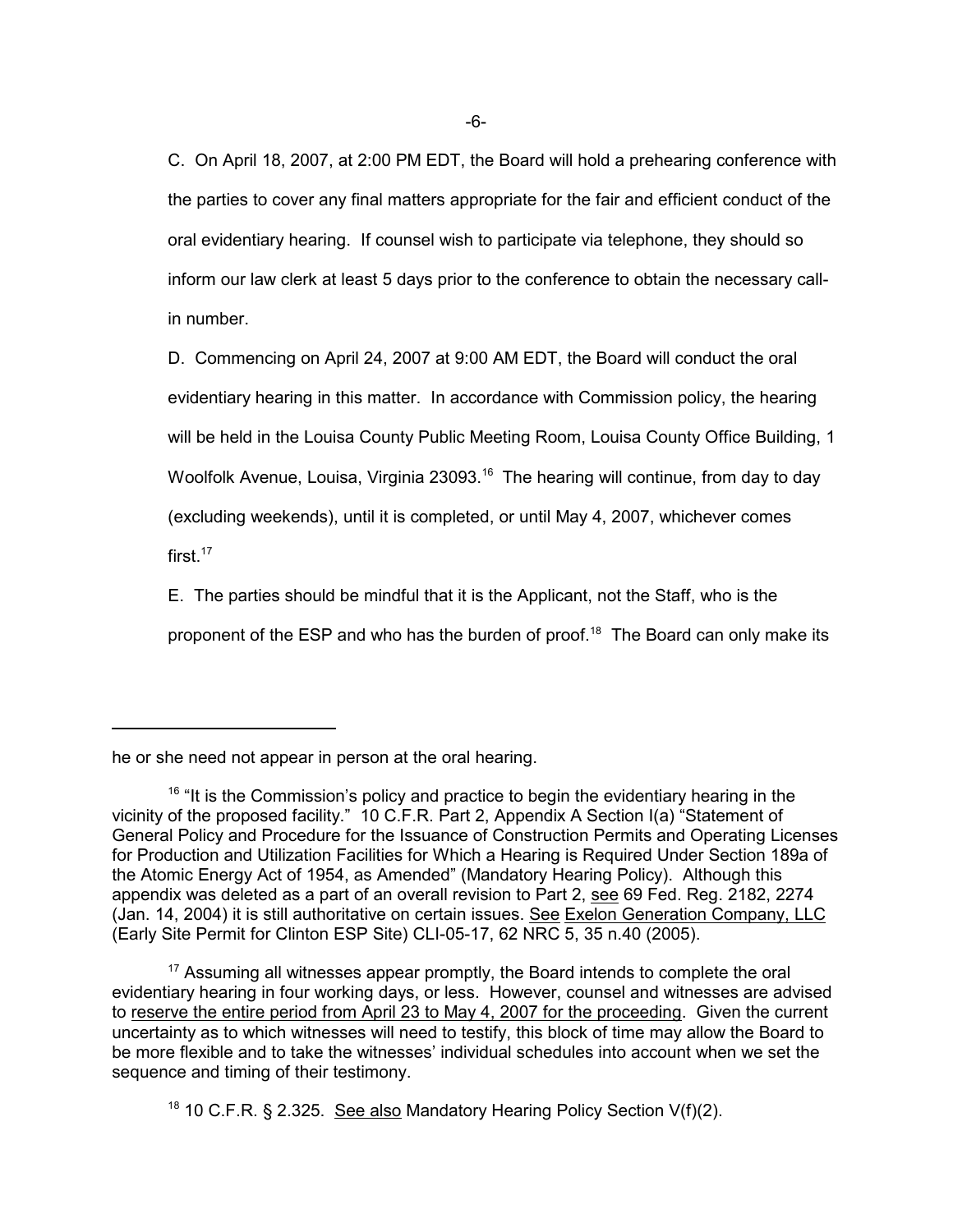decision based on evidence in the record.<sup>19</sup> It is the duty of the Applicant/proponent to ensure that the evidentiary record contains evidence sufficient to allow the Board to decide the six fundamental questions specified in Appendix A hereto in the manner proposed by the Applicant. If the Applicant or Staff deem it necessary to meet this burden, they may submit prefiled written testimony, exhibits and statements of position in addition to that requested in the Board's order.

- 5. Proposed Findings of Fact and Conclusions of Law. On May 11, 2007, the parties shall submit their respective proposed findings of fact and conclusions of law. These shall address, at a minimum, the six fundamental questions specified in Appendix A. The parties should, to the maximum extent possible, support each proposed finding of fact with citations to evidence in the record  $(e.g.,$  testimony or exhibits) and should likewise support proposed conclusions of law with citations to the relevant statutes, regulations, and caselaw.
- 6. Briefing of Legal Questions. In addition to the foregoing, the Board may ask the parties to brief various legal issues relevant to the conduct of this mandatory hearing and our

-7-

<sup>&</sup>lt;sup>19</sup> See Exelon, CLI-05-17, 62 NRC at 41 (citing Radiation Safety and Regulation: Hearings Before the Joint Comm. On Atomic Energy, 87<sup>th</sup> Cong. 313 (Statement of AEC Commissioner Loren K. Olson)).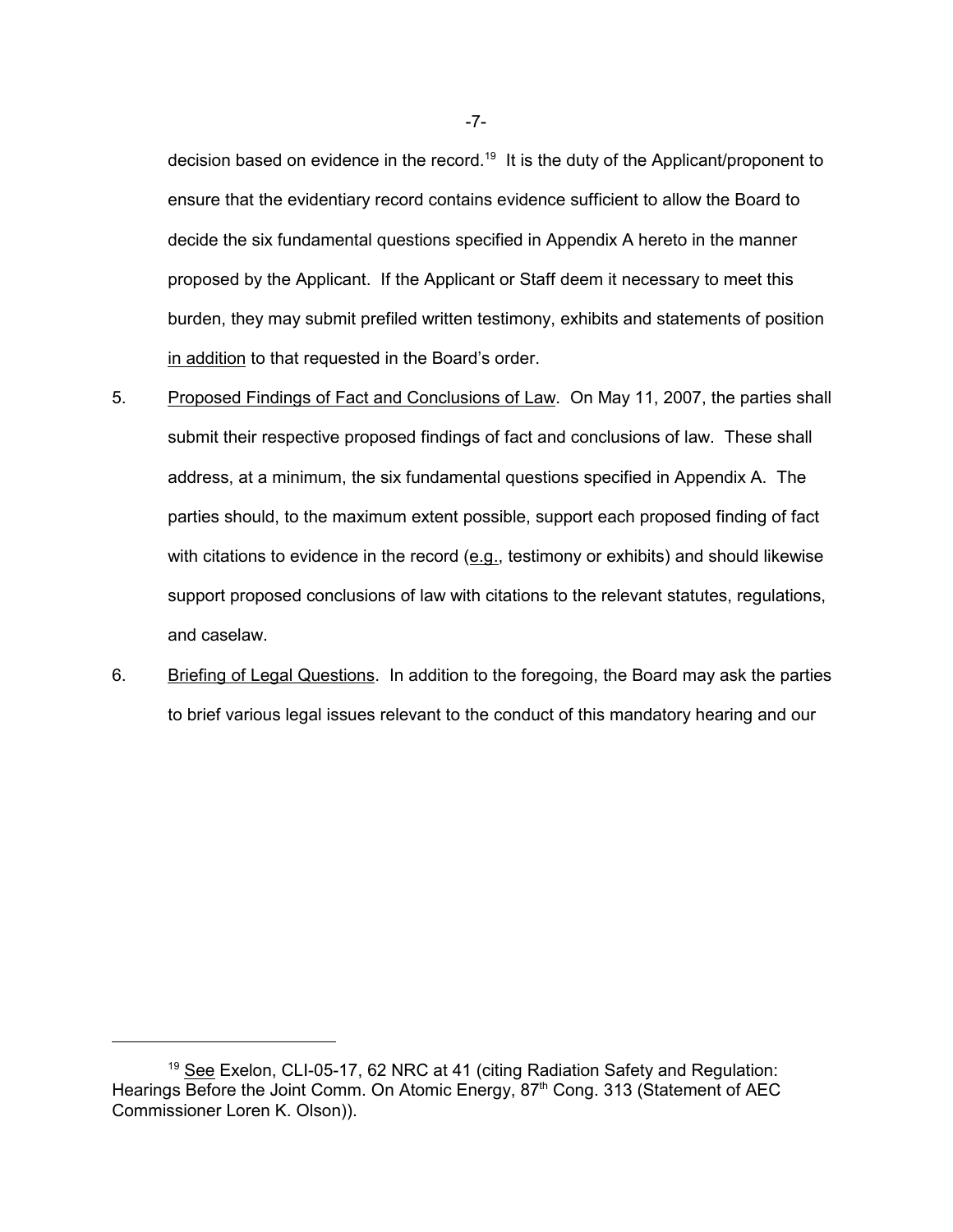resolution of the six fundamental questions. We may incorporate our legal questions

into the safety or environmental questions, or may raise them separately.

It is so ORDERED.

### FOR THE ATOMIC SAFETY AND LICENSING BOARD<sup>20</sup>

*/RA/*

 $\overline{\phantom{a}}$ 

Alex S. Karlin, Chairman ADMINISTRATIVE JUDGE

Rockville, Maryland January 4, 2007

<sup>&</sup>lt;sup>20</sup> Copies of this order were sent this date by Internet e-mail transmission to counsel for (1) Dominion and (2) the NRC Staff.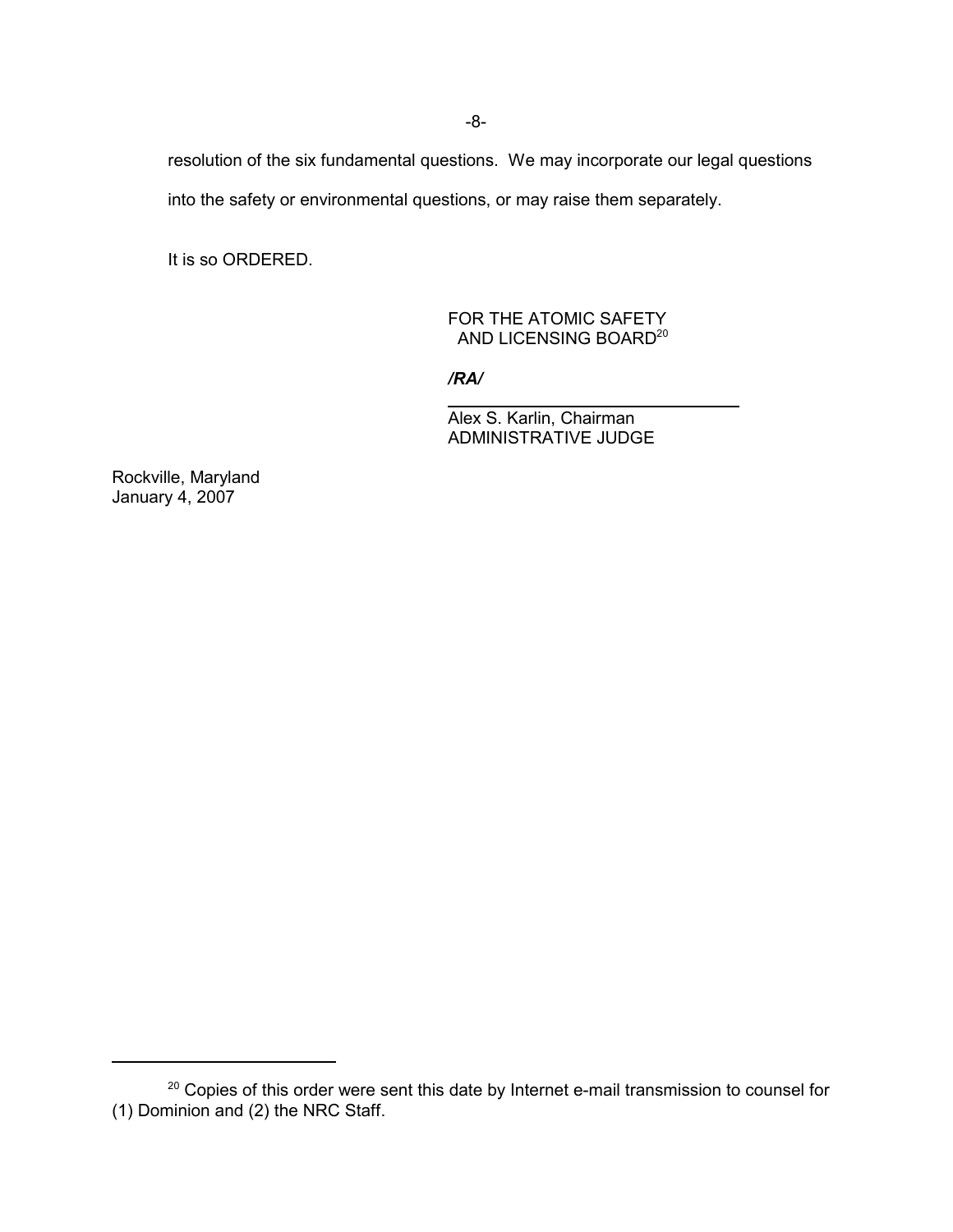## UNITED STATES OF AMERICA NUCLEAR REGULATORY COMMISSION

In the Matter of (1)

NORTH ANNA, LLC )

DOMINION NUCLEAR (DOMINION NUCLEAR ) Docket No. 52-008-ESP

(Early Site Permit for North Anna ESP Site) )

## CERTIFICATE OF SERVICE

)

 $\rightarrow$ 

I hereby certify that copies of the foregoing LB SECOND REVISED SCHEDULING ORDER have been served upon the following persons by U.S. mail, first class, or through NRC internal distribution.

Office of Commission Appellate **Adjudication** U.S. Nuclear Regulatory Commission Washington, DC 20555-0001

Administrative Judge Thomas S. Elleman **ASLBP** 5207 Creedmoor Rd., Unit 101 Raleigh, NC 27612-6303

Robert M. Weisman, Esq. Patrick A. Moulding, Esq. Brooke D. Poole, Esq. Office of the General Counsel Mail Stop - O-15 D21 U.S. Nuclear Regulatory Commission Washington, DC 20555-0001

David R. Lewis, Esq. Robert B. Haemer, Esq. Timothy J. V. Walsh, Esq. Pillsbury Winthrop Shaw Pittman LLP 2300 N Street, NW Washington, DC 20037

Administrative Judge Alex S. Karlin, Chair Atomic Safety and Licensing Board Panel Mail Stop - T-3 F23 U.S. Nuclear Regulatory Commission Washington, DC 20555-0001

Administrative Judge Richard F. Cole Atomic Safety and Licensing Board Panel Mail Stop - T-3 F23 U.S. Nuclear Regulatory Commission Washington, DC 20555-0001

Diane Curran, Esq. Harmon, Curran, Spielberg, & Eisenberg, L.L.P. 1726 M Street, NW, Suite 600 Washington, DC 20036

Lillian M. Cuoco, Esq. Senior Counsel Dominion Resources Services, Inc. Rope Ferry Road Waterford, CT 06385